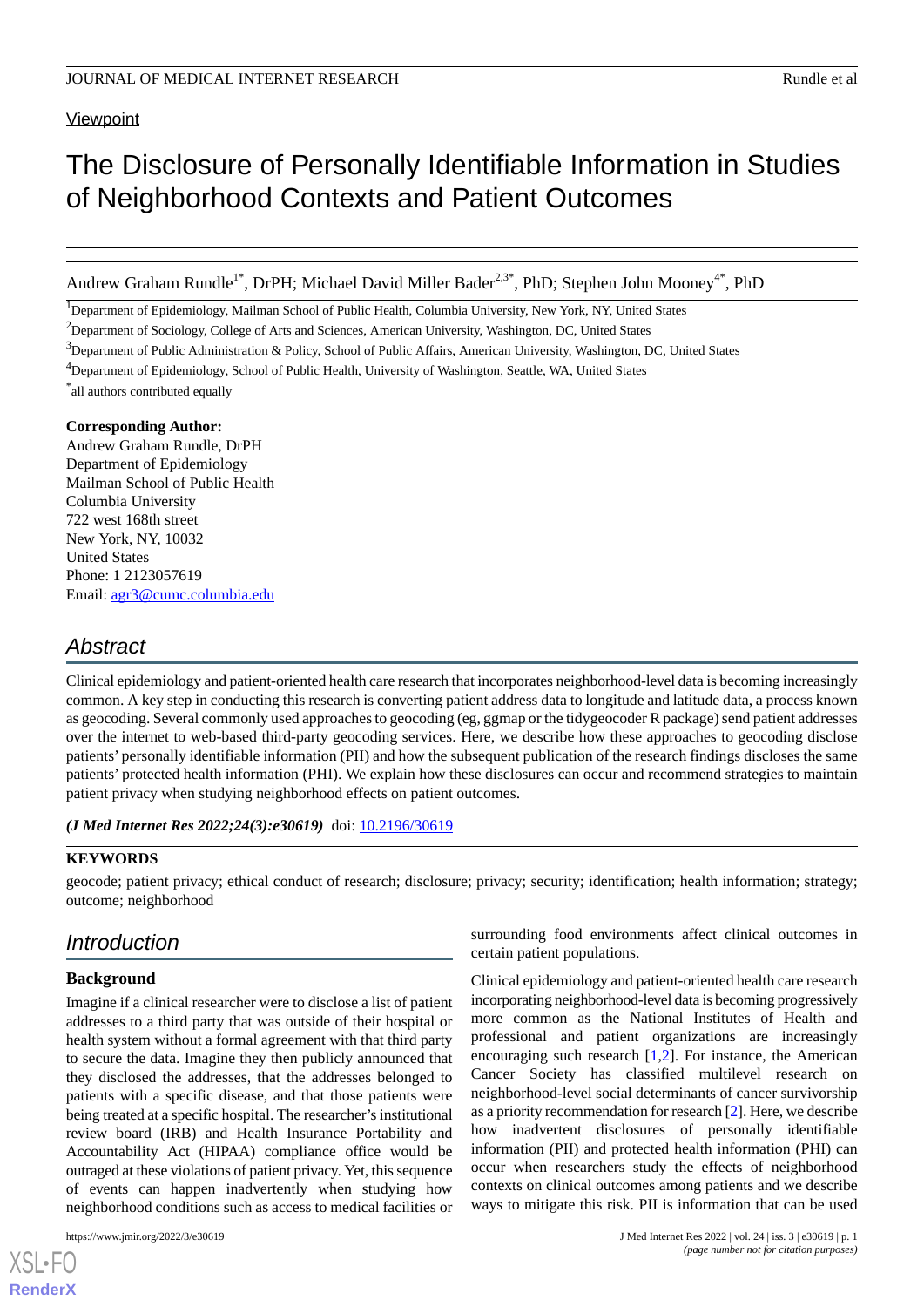## JOURNAL OF MEDICAL INTERNET RESEARCH RESEARCH RUNDER AND Rundle et al.

to identify individuals; street addresses are classified as PII [[3\]](#page-3-2). PHI includes information about a patient's past or present health conditions, any treatment for those conditions, or any other provision of care. Under HIPAA, all geographical identifiers below the state level that were created, used, or disclosed during the provision of health care are also considered PHI [\[4](#page-3-3)]. Patient residential addresses used during treatment, or even addresses already documented in the medical or billing records, meet the criteria for geographic PHI, as does the name of the hospital treating a patient.

<span id="page-1-0"></span>We describe the steps in the research process when PII and PHI can be disclosed when the study population is defined as patients with a specific disease or diseases, as is common in clinical

studies. We then explain why many protocols do not protect patient privacy and conclude by offering suggestions for a workflow that avoids the issues we identify. We use a fictional example throughout this article to avoid compounding potential PII and PHI disclosure issues that have occurred in previously published research. The hypothetical study being referenced examines whether residential neighborhood poverty rates are associated with the risk of death among patients with COVID-19 who were treated at the Columbia University Irving Medical Center. Though fictional, the example draws on published studies and studies that we have peer reviewed for clinical and public health journals. [Figure 1](#page-1-0) summarizes the disclosure risk associated with common approaches to geocoding patient addresses.

**Figure 1.** A summary of the personally identifiable information and protected health information disclosure risk for common approaches to geocoding patient addresses.



## Not privacy-friendly



## **Privacy Pitfalls at Different Steps of Clinical Research**

#### *Step 1: Disclosure of Patient Addresses*

The initial risk of disclosing PII and PHI occurs during a key step called geocoding. Geocoding is the process of converting a street address to longitude and latitude coordinates, which can then be linked to neighborhood-level data such as US census data. In our example of patients with COVID-19 who were treated at the Columbia University Irving Medical Center, the

[XSL](http://www.w3.org/Style/XSL)•FO **[RenderX](http://www.renderx.com/)**

patients' addresses would be geocoded as the first step in estimating poverty rates in each patient's residential neighborhood.

Several commonly used approaches to geocoding send addresses via the internet to third-party geocoding services. These approaches include manually entering addresses into websites such as Google Maps, uploading spreadsheets of addresses to geocoding websites, and using software packages such as the R (R Foundation for Statistical Computing) packages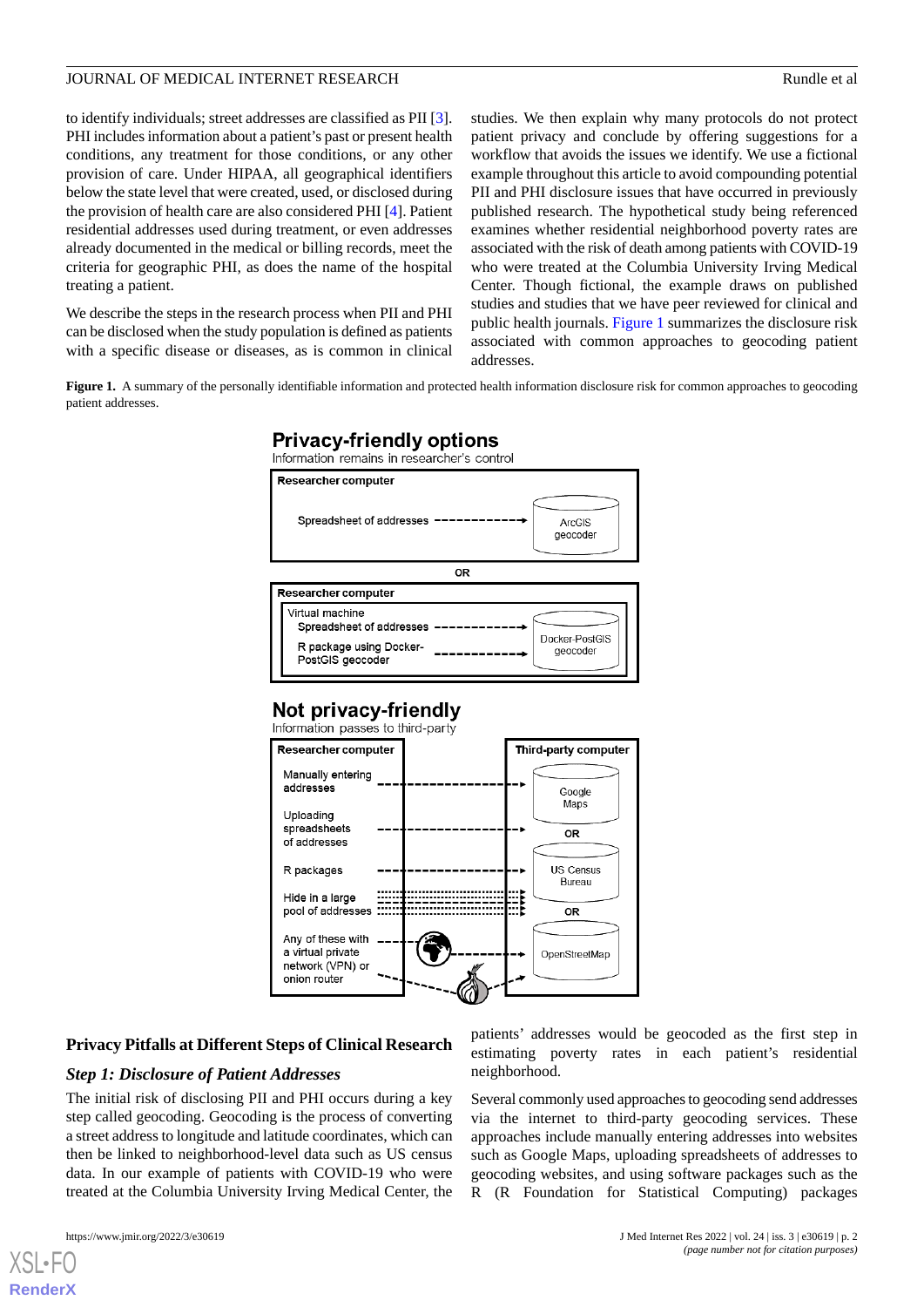tidygeocoder, ggmap, and googleway; the Stata command geocode; and some options included with the SAS procedure GEOCODE. The tidygeocoder R package, for example, sends addresses to geocoding web services hosted by the US Census Bureau or by OpenStreetMap (or both), and ggmap and googleway send addresses to the Google Maps geocoder [\[5](#page-3-4),[6\]](#page-3-5). The R package ggmap provides easy access to the web-based Google Geocoding, Distance Matrix, and Directions application programming interface (API) services and is frequently used to geocode, map, and conduct spatial analyses of patient address data via Google Maps [[6\]](#page-3-5). The proliferation of easy-to-use software procedures for geocoding and spatial analysis increases the risk of inadvertent disclosures of PII. A similar situation occurs when web-based geospatial tools such as Google Street View are used to measure patient neighborhood environments [[7\]](#page-3-6). Revealing PII and PHI to third parties, such as those that host geocoding tools, violates typical human subjects research protocols approved by IRBs. The first 3 examples in the bottom panel of [Figure 1](#page-1-0) show how these options are unsafe as they pass data to servers outside of the control of the researcher, to an entity not covered by a Business Associate Agreement (BAA), a contractual obligation between 2 companies to safely handle HIPAA-protected data.

## *Step 2: Disclosure of the Identity of the Health Care System*

An additional layer of disclosure occurs when using web-based geocoding services because these services can link home address data that were submitted to the service to the institution from which the data originated. When researchers send geocoding requests, geocoding services capture the IP address of the computer requesting the service along with the patient home address to be geocoded. As a result, the disclosed addresses are linked to a particular health care or research institution. Furthermore, the unique API keys used for many services create a linked history of all geocoding requests submitted by a researcher. Finally, data stored in the researcher's web browser cookies and search histories can also identify the researcher or clinician when they use some web-based geocoding services. Depending on which third-party service was used to geocode the residential addresses of the patients with COVID-19 in our example, the geocoding service provider would receive data on the identity of the institution originating the geocoding requests; they could also possibly receive data on the identity of the researcher and even information on the researcher's recent focus on COVID-19 research. Thus, the combination of patient address data, researcher or clinician identity, and the identity of the health institution allows the third-party geocoding service to make inferences about the submitted addresses.

## *Step 3: Disclosure of Patient Health Information*

Publishing research results in articles allows third parties to further contextualize the disclosed addresses. Publication itself can therefore reveal PHI that can be linked to PII [[3\]](#page-3-2). Publications describing the results of research about the effects of neighborhood contexts on outcomes in patient populations typically identify the geocoding service used, the number of addresses submitted to the service, the health system the patients belong to, and the health condition(s) used as criteria for

including patients in the study [\[8](#page-3-7)]. Publication of this study data provides sufficient information for the third party that geocoded the addresses to link patients' individual identifiers to their health conditions and health providers [[3\]](#page-3-2). For example, researchers publishing the results of the hypothetical COVID-19 study would indicate how many patients were included in the study, the method used to geocode the sample (eg, tidygeocoder and OpenStreetMap), the number of addresses successfully geocoded, and the fact that the patients received treatment for COVID-19 at the Columbia University Irving Medical Center. The combination of server logs of addresses submitted for geocoding, the capture of the IP address of the institution that originated the geocoding requests, and the information in the published paper would be sufficient for the third-party geocoding service to identify the addresses as belonging to patients with COVID-19 who had been treated at the Columbia University Irving Medical Center.

#### **Inadequate Strategies to Protect Patient Privacy**

Some researchers recognize the risks associated with this type of study but use strategies that do not protect PII and PHI. One approach we have seen proposed is to submit patient addresses of interest to a geocoding service along with a pool of randomly selected addresses [[9\]](#page-3-8). An issue with this approach is that due to referral patterns and the geographies of hospital catchment areas, patient addresses are likely to cluster and may not be sufficiently hidden by pools of randomly selected addresses. In theory, if the pool is large enough (eg, every address in the health care system's catchment or referral area), this approach to geocoding does not provide PII to the geocoding service provider. However, this approach has several flaws. First, the approach does not follow the National Institute of Standards and Technology recommendations to secure data by requiring an encryption key rather than relying on keeping the information itself hidden [[10\]](#page-3-9). Second, identifying an address list long enough to effectively obscure the patient addresses typically requires more computational skill and resources than simply geocoding the addresses securely in the first place. In our example of outcomes among patients with COVID-19, this approach might require identifying and submitting to the geocoding service every address in the Columbia University Irving Medical Center patient catchment area to fully obscure the study's patient addresses.

Another possibility may be to use a virtual private network (VPN) that obscures the identity of the computer sending the addresses to the third-party geocoding service, thus concealing the fact that the addresses are being sent from a medical system. However, VPNs can be difficult to set up securely and many commercial VPNs do in fact reveal the location of the user's computer [[11\]](#page-3-10). Furthermore, even with a secure VPN, default settings on web browsers reveal a user's location to the websites being visited. Thus, a researcher using a VPN to access a web-based geocoder still risks disclosing PII and PHI to the geocoder service provider. Moreover, even the successful implementation of a VPN only shifts the disclosure of the address information and researcher identity from the geocoding service provider to the VPN service provider. An onion router, such as Tor (The Onion Router), can add a layer of anonymity to ensure that the geocoding service provider cannot link the

```
XS\cdotFC
RenderX
```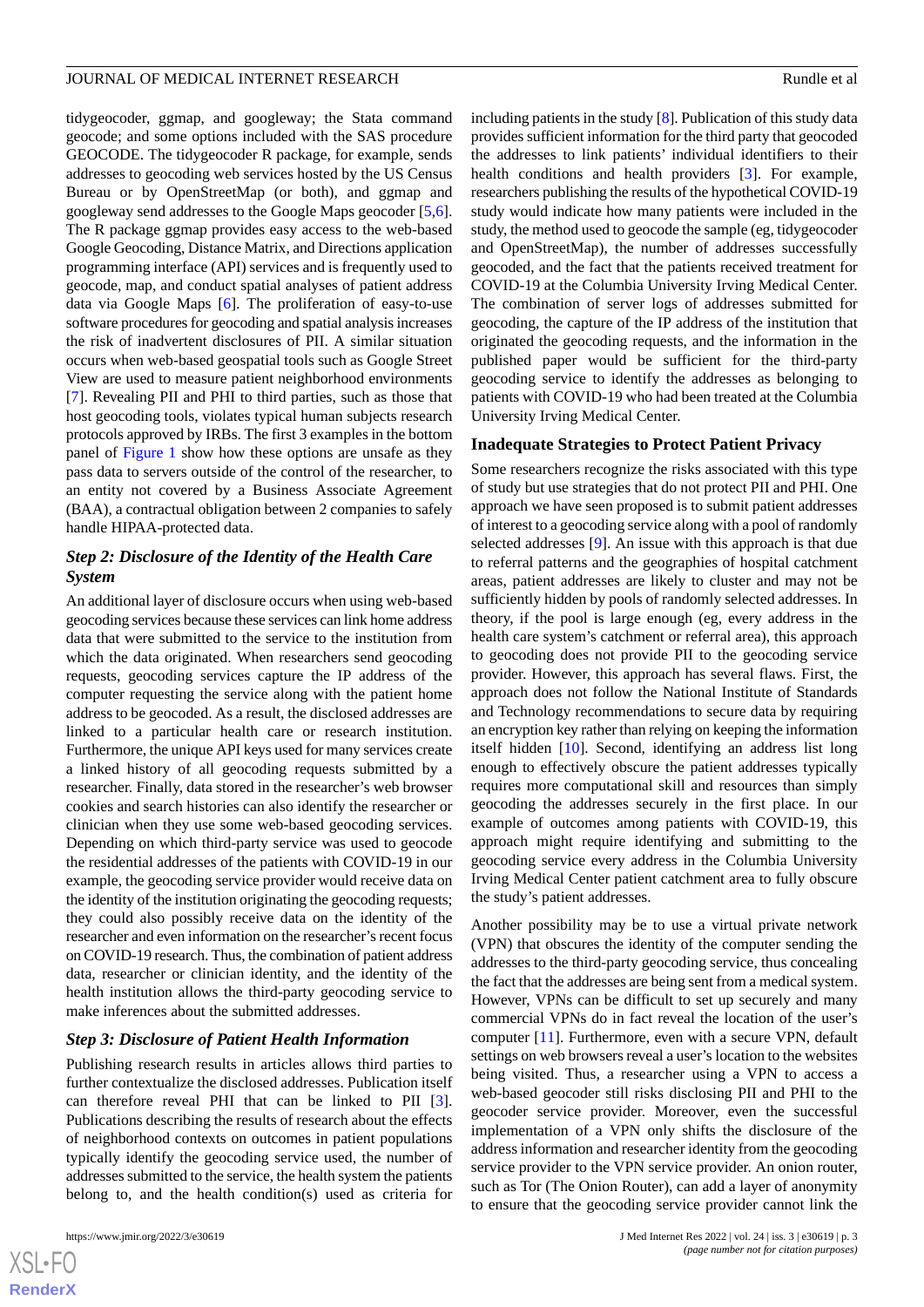#### JOURNAL OF MEDICAL INTERNET RESEARCH RESEARCH RUNDER AND Rundle et al.

address data to a researcher, clinician, or institution [[12\]](#page-4-0). However, there have been cases of onion routers being compromised [[13\]](#page-4-1). The complexity of these solutions makes full compliance difficult, especially since simpler solutions exist.

## **Appropriate Approaches to Geocoding Patient Data**

For researchers to be compliant with HIPAA and typical IRB regulations, patient addresses should be geocoded using desktop tools, such as ArcGIS, that store address information on local secured machines. QGIS offers a free open-source alternative to ArcGIS, though default geocode options use OpenStreetMap, so care must be taken to set up desktop options. Alternatively, researchers can use a geocoder designed for server hosting within a virtual machine on their local computer. For example, the open-source PostGIS geocoder can be hosted within a Docker container and accessed using R (see  $[14]$  $[14]$  for an example). An alternative is for the hospital or health care system to negotiate a BAA with a third-party geocoding service [[4\]](#page-3-3). Under HIPAA, a business associate provides services, including data analysis, that involve the use or disclosure of individually

identifiable health information to a covered entity [[4\]](#page-3-3). Although licenses for ArcGIS can be expensive (note that the various third-party services and R packages we have described are free), without a BAA, the use of third-party services to geocode patient addresses involves the inappropriate disclosure of PII and PHI. The time and administrative cost of establishing a BAA may be equivalent to, or more expensive, than an ArcGIS license.

## **Conclusions**

In summary, geocoding patient addresses using web-based services creates direct and large-scale disclosures of PII and PHI, and the proliferation of simple-to-use R packages for geocoding increases the risk of these inadvertent disclosures. Web-based geospatial tools are powerful and allow for efficient and rigorous research. However, researchers geocoding patient addresses must be aware of the risk of inadvertent disclosure of patient PII and PHI. Researchers should avoid web-based geocoders and use only secure desktop tools when geocoding patient information. Researchers may wish to disconnect computers from the internet while geocoding to ensure that no data are inadvertently passed to third parties.

## **Acknowledgments**

AGR was supported by the Eunice Kennedy Shriver National Institute of Child Health and Human Development (grant P2CHD058486, awarded to the Columbia Population Research Center) and the National Institute of Diabetes and Digestive and Kidney Diseases (grant R01RDK127139). SM was supported by the National Library of Medicine (grant R00LM012868).

## **Conflicts of Interest**

<span id="page-3-0"></span>None declared.

## <span id="page-3-1"></span>**References**

- 1. Taplin SH, Anhang Price R, Edwards HM, Foster MK, Breslau ES, Chollette V, et al. Introduction: understanding and influencing multilevel factors across the cancer care continuum. J Natl Cancer Inst Monogr 2012 May;2012(44):2-10 [[FREE](http://europepmc.org/abstract/MED/22623590) [Full text\]](http://europepmc.org/abstract/MED/22623590) [doi: [10.1093/jncimonographs/lgs008](http://dx.doi.org/10.1093/jncimonographs/lgs008)] [Medline: [22623590](http://www.ncbi.nlm.nih.gov/entrez/query.fcgi?cmd=Retrieve&db=PubMed&list_uids=22623590&dopt=Abstract)]
- <span id="page-3-2"></span>2. Alcaraz KI, Wiedt TL, Daniels EC, Yabroff KR, Guerra CE, Wender RC. Understanding and addressing social determinants to advance cancer health equity in the United States: a blueprint for practice, research, and policy. CA Cancer J Clin 2020 Jan;70(1):31-46 [\[FREE Full text\]](https://doi.org/10.3322/caac.21586) [doi: [10.3322/caac.21586](http://dx.doi.org/10.3322/caac.21586)] [Medline: [31661164](http://www.ncbi.nlm.nih.gov/entrez/query.fcgi?cmd=Retrieve&db=PubMed&list_uids=31661164&dopt=Abstract)]
- <span id="page-3-4"></span><span id="page-3-3"></span>3. McCallister E, Grance T, Scarfone K. Guide to protecting the confidentiality of personally identifiable information (PII): recommendations of the National Institute of Standards and Technology. National Institute of Standards and Technology. Gaithersburg, MD: US Department of Commerce; 2010. URL: [https://tsapps.nist.gov/publication/get\\_pdf.cfm?pub\\_id=904990](https://tsapps.nist.gov/publication/get_pdf.cfm?pub_id=904990) [accessed 2021-07-14]
- <span id="page-3-6"></span><span id="page-3-5"></span>4. Office of Civil Rights. Summary of the HIPAA privacy rule. US Department of Health & Human Services. 2013. URL: <https://www.hhs.gov/hipaa/for-professionals/privacy/laws-regulations/index.html> [accessed 2021-07-01]
- <span id="page-3-7"></span>5. Cambon J, Hernangómez D, Belanger C, Possenriede D. tidygeocoder: geocoding made easy. The Comprehensive R Archive Network. URL: <https://cran.r-project.org/web/packages/tidygeocoder/index.html> [accessed 2021-02-01]
- <span id="page-3-8"></span>6. Kahle D, Wickham H. ggmap: spatial visualization with ggplot2. The R Journal 2013;5(1):144. [doi: [10.32614/rj-2013-014\]](http://dx.doi.org/10.32614/rj-2013-014)
- <span id="page-3-9"></span>7. Bader MDM, Mooney SJ, Rundle AG. Protecting personally identifiable information when using online geographic tools for public health research. Am J Public Health 2016 Feb;106(2):206-208. [doi: [10.2105/AJPH.2015.302951](http://dx.doi.org/10.2105/AJPH.2015.302951)] [Medline: [26794375](http://www.ncbi.nlm.nih.gov/entrez/query.fcgi?cmd=Retrieve&db=PubMed&list_uids=26794375&dopt=Abstract)]
- <span id="page-3-10"></span>8. Jia P, Yu C, Remais JV, Stein A, Liu Y, Brownson RC, et al. Spatial lifecourse epidemiology reporting standards (ISLE-ReSt) statement. Health Place 2020 Jan;61:102243 [[FREE Full text\]](https://linkinghub.elsevier.com/retrieve/pii/S1353-8292(19)30635-5) [doi: [10.1016/j.healthplace.2019.102243\]](http://dx.doi.org/10.1016/j.healthplace.2019.102243) [Medline: [32329723\]](http://www.ncbi.nlm.nih.gov/entrez/query.fcgi?cmd=Retrieve&db=PubMed&list_uids=32329723&dopt=Abstract)
- 9. Petitcolas F, Anderson R, Kuhn M. Information hiding-a survey. Proc IEEE 1999;87(7):1062-1078. [doi: [10.1109/5.771065\]](http://dx.doi.org/10.1109/5.771065)
- 10. Scarfone K, Jansen W, Tracey M. Guide to general server security: recommendations of the National Institute of Standards and Technology. National Institute of Standards and Technology. 2008. URL: [https://nvlpubs.nist.gov/nistpubs/legacy/sp/](https://nvlpubs.nist.gov/nistpubs/legacy/sp/nistspecialpublication800-123.pdf) [nistspecialpublication800-123.pdf](https://nvlpubs.nist.gov/nistpubs/legacy/sp/nistspecialpublication800-123.pdf) [accessed 2021-07-14]
- 11. Khan M, DeBlasio J, Voelker G, Snoeren A, Kanich C, Vallina-Rodriguez N. An empirical analysis of the commercial VPN ecosystem. In: Proceedings of the Internet Measurement Conference. 2018 Presented at: Internet Measurement Conference; October 31-November 2, 2018; Boston, MA. [doi: [10.1145/3278532.3278570](http://dx.doi.org/10.1145/3278532.3278570)]

[XSL](http://www.w3.org/Style/XSL)•FO **[RenderX](http://www.renderx.com/)**